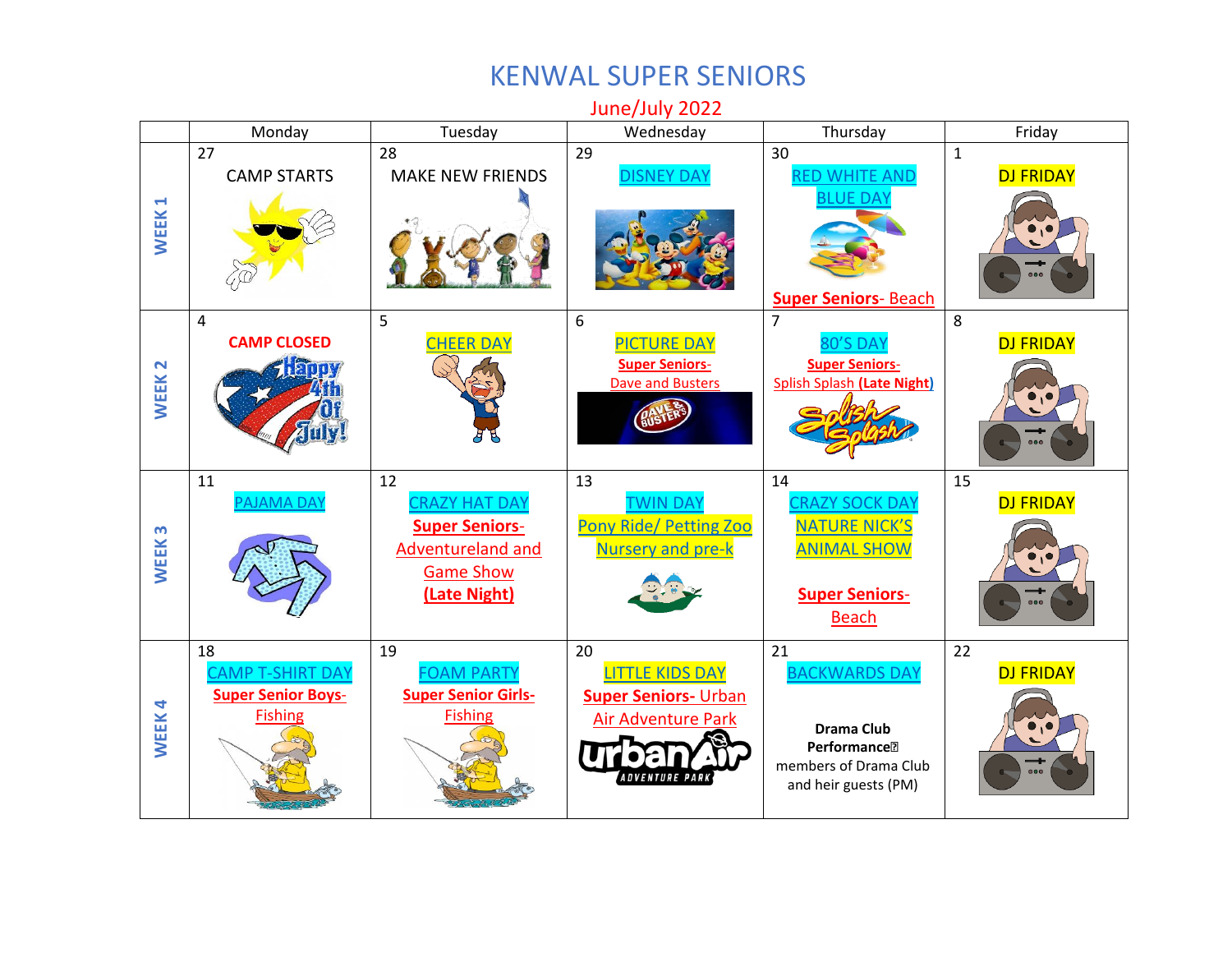## KENWAL SUPER SENIORS

July/August 2022 Monday | Tuesday | Wednesday | Thursday | Friday 26 25 27 28 29 **[BBQ LUNCH DAY](https://www.kenwaldaycamp.com/wp-content/uploads/2022/04/BBQ.pdf)** [SUPERHERO DAY](https://www.kenwaldaycamp.com/wp-content/uploads/2022/04/Superhero-Spirit-Day.docx.pdf) [CAMO DAY](https://www.kenwaldaycamp.com/wp-content/uploads/2022/04/Camo-Spirit-Day.pdf) [EXTEME MAGIC OF](https://www.kenwaldaycamp.com/wp-content/uploads/2022/04/Eric-Wilzig.docx.pdf)  DJ FRIDAY [ERIC WILZIG](https://www.kenwaldaycamp.com/wp-content/uploads/2022/04/Eric-Wilzig.docx.pdf) **[Super Seniors-](https://www.kenwaldaycamp.com/wp-content/uploads/2022/04/SRS-Aland-7-29-22-1.pdf)WEEK 5** [Adventureland](https://www.kenwaldaycamp.com/wp-content/uploads/2022/04/SRS-Aland-7-29-22-1.pdf) **[Super Seniors](https://www.kenwaldaycamp.com/wp-content/uploads/2022/04/SRS-ducks-7-28-22-1.pdf)**uperhero [L.I. Ducks Game](https://www.kenwaldaycamp.com/wp-content/uploads/2022/04/SRS-ducks-7-28-22-1.pdf) **[\(Late Night\)](https://www.kenwaldaycamp.com/wp-content/uploads/2022/04/SRS-ducks-7-28-22-1.pdf)** 2 4 5 1 3 COSTUME PARTY [STRUMMIN'](https://www.kenwaldaycamp.com/wp-content/uploads/2022/04/Strummin-and-drummin.docx.pdf) [CRAZY HAIR DAY](https://www.kenwaldaycamp.com/wp-content/uploads/2022/04/crazy-hair-Spirit-Day.pdf) [CIRCUS ARTS SHOW](https://www.kenwaldaycamp.com/wp-content/uploads/2022/04/Circus-Arts-Show.docx.pdf) **TIE DYE TUESDA** [AND DRUMMIN'](https://www.kenwaldaycamp.com/wp-content/uploads/2022/04/Strummin-and-drummin.docx.pdf) **[DAY](https://www.kenwaldaycamp.com/wp-content/uploads/2022/04/Costume-party-Spirit-Day.docx.pdf) [Super Seniors-](https://www.kenwaldaycamp.com/wp-content/uploads/2022/04/SS-CF-8-4-22-1.pdf)WEEK 6 [Super Seniors](https://www.kenwaldaycamp.com/wp-content/uploads/2022/04/SRS-SS-8-3-22.pdf)**-[Country Fair](https://www.kenwaldaycamp.com/wp-content/uploads/2022/04/SS-CF-8-4-22-1.pdf) [Splish Splash](https://www.kenwaldaycamp.com/wp-content/uploads/2022/04/SRS-SS-8-3-22.pdf) **(Late Night)** [New York Islanders](https://www.kenwaldaycamp.com/wp-content/uploads/2022/04/NY-Isalnders-ICE-tour-event.docx.pdf)  [Camp](https://www.kenwaldaycamp.com/wp-content/uploads/2022/04/NY-Isalnders-ICE-tour-event.docx.pdf) Event DJ FRIDAY 9 8 10 11 12 **ERSEY DAY** [WESTERN DAY](https://www.kenwaldaycamp.com/wp-content/uploads/2022/04/Western-Day-Spirit-Day.docx.pdf) **OCK STAR DAY CAM PARTY** [KENWAL CARNIVAL](https://www.kenwaldaycamp.com/wp-content/uploads/2022/04/Kenwal-Carnival.docx.pdf) **[Super Seniors](https://www.kenwaldaycamp.com/wp-content/uploads/2022/04/SRS-GA-8-8-22-1.pdf)**- Great **WEEK 7** [Adventure](https://www.kenwaldaycamp.com/wp-content/uploads/2022/04/SRS-GA-8-8-22-1.pdf) **(early [departure and late night\)](https://www.kenwaldaycamp.com/wp-content/uploads/2022/04/SRS-GA-8-8-22-1.pdf) AB BILLE Six Flags** DJ FRIDAY 15 16 17 18 19 [WEAR NEON DAY](https://www.kenwaldaycamp.com/wp-content/uploads/2022/04/Wear-neon-Spirit-Day.docx.pdf) [LITTLE KIDS DAY](https://www.kenwaldaycamp.com/wp-content/uploads/2022/04/Little-kids-day.docx.pdf) [HAWAIIAN LUAU DAY](https://www.kenwaldaycamp.com/wp-content/uploads/2022/04/Hawaiian-Luau-Spirit-Day.docx.pdf) CAMP ENDS [PIRATE DAY](https://www.kenwaldaycamp.com/wp-content/uploads/2022/04/Pirate-Spirit-Day.docx.pdf) **[Super Seniors](https://www.kenwaldaycamp.com/wp-content/uploads/2022/04/SS-UA-8-16-226466.pdf)**- Urban Air **WEEK 8** [Adventure Park](https://www.kenwaldaycamp.com/wp-content/uploads/2022/04/SS-UA-8-16-226466.pdf) NEON **Drama Club Performance�** members of Drama Club and their guests (PM)*INVENTURE* DJ FRIDAY

Note: This schedule will be adhered to whenever possible. In the event of inclement weather, unavailability of tickets or circumstances beyond our control, all special events are subject to change.